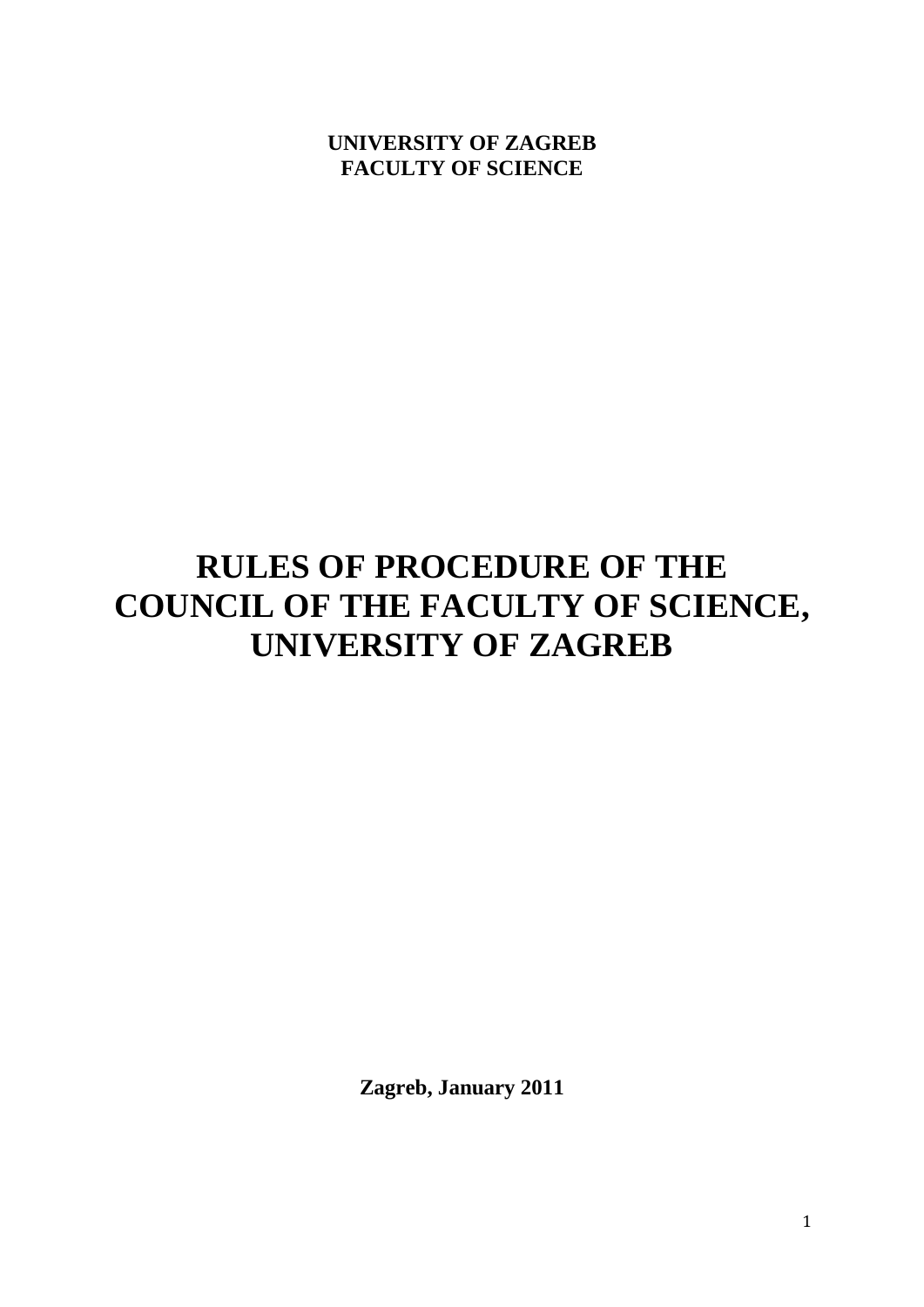Pursuant to Article 22, paragraph 3, sub-paragraph 11, and Article 143, paragraph 4 of the Statute of the Faculty, in connection with Article 42, paragraph 4 of the Statute of the Faculty of Science, at the proposal of the Faculty Collegium of the Faculty of Science of 13 January 2011, the Dean of the Faculty of Science, University of Zagreb, adopted the following

## **RULES OF PROCEDURE OF THE COUNCIL OF THE FACULTY OF SCIENCE, UNIVERSITY OF ZAGREB**

## **I. General provisions**

## Article 1

- (1) These Rules of Procedure of the Council of the Faculty of Science, University of Zagreb (hereinafter: Rules of Procedure) regulate the manner of work and operation of the Council of the Faculty of Science (hereinafter: Faculty Council).
- (2) The provisions of the Rules of Procedure are compulsory for all members of the Faculty Council, and for its committees and boards, and other persons participating in the work of the Council.
- (3) Gender-specific terms used in these Rules of Procedure, regardless whether they are used in the male or female gender, refer equally to both the male and female genders.

## Article 2

The Faculty Council is organised according to the principle of delegation in accordance with the Statute of the Faculty of Science (PMF).

## Article 3

- (1) The first session following the election of members to the Faculty Council is called by the dean.
- (2) The Faculty Council is constituted by establishing the presence of the majority of all members elected to the Council.
- (3) The term of representatives from the previous convocation terminates on the date of constitution of the Faculty Council.

## Article 4

- (1) Sessions of the Faculty Council are public and are generally held according to the schedule defined at the first session of the current academic year, and where necessary may be held more often for justified reasons.
- (2) The dean of the Faculty must call a session of the Faculty Council when so requested by at least one-third of all Faculty Council members.
- (3) Faculty Council sessions may be attended, other than by Council members, by other interested persons of the Faculty and outside the Faculty at the invitation of the dean or a Faculty Council member.
- (4) The dean may also invite relevant experts to attend a session to present their expert opinion concerning specific issues on the agenda.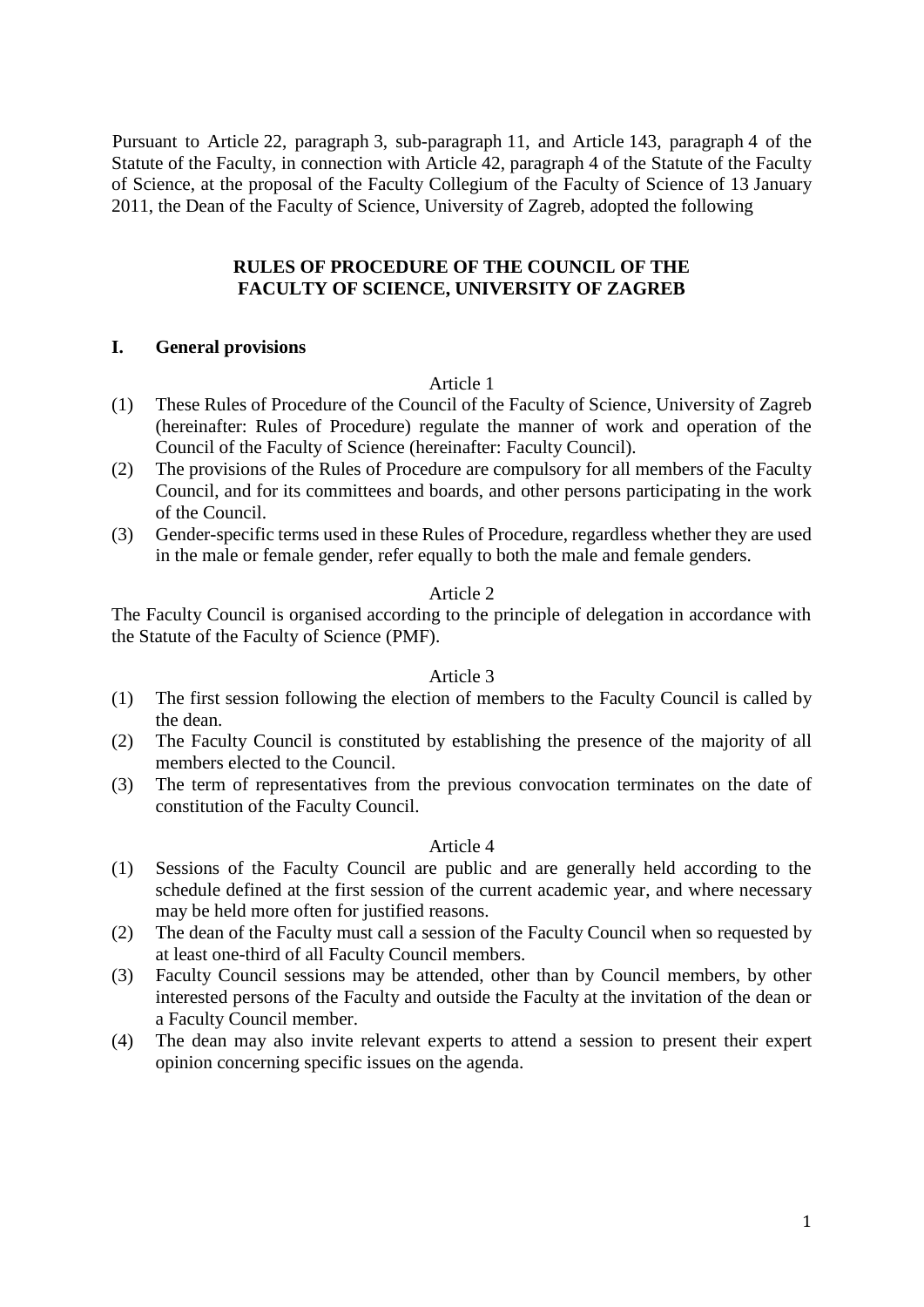## Article 5

- (1) The Faculty Council performs tasks from within its remit at its sessions.
- (2) Absence from a session must be justified to the dean.

## Article 6

The dean of the Faculty chairs Faculty Council sessions and, in the event of his absence, he is substituted by a vice-dean based on the order defined in the PMF Statute.

## **II. Preparation of and calling Faculty Council sessions**

### Article 7

- (1) Activities related to the preparation of and calling sessions are organised and conducted by the Dean's Office.
- (2) The Dean's Office receives, processes, and submits to the dean all written materials for a particular Faculty Council session, with a view to determining the agenda for that session. Faculty departments must submit written materials for Faculty Council sessions to the Dean's Office at the latest within 10 days of the scheduled date of a particular Council session.
- (3) The dean sets the time and place of a Faculty Council session in the written invitation that is delivered to each Council member.
- (4) Session invitations are delivered to each member of the Faculty Council. Written materials for sessions, accompanying the invitation, are submitted to department heads and/or published in electronic form on the Faculty website, where technical conditions permit, at the latest four days before the session and, exceptionally, where justified by circumstances, on the date of the session. Access to materials on the Faculty website is permitted only to Faculty Council members.

## Article 8

Prior to holding the Faculty Council session, all personnel issues submitted to the Faculty Council must be previously discussed at a session of the Faculty Collegium.

## Article 9

- (1) Each Faculty Council member may submit a written query or proposal to the dean concerning an issue he holds should be discussed by the Faculty Council at its session.
- (2) If the dean does not accept the proposal or query referred in paragraph 1 of this Article, he shall notify the proposer accordingly in writing within 7 days.
- (3) A proposal or query must be discussed at the Faculty Council session if requested by at least 1/3 of the total number of Faculty Council members.

## **III. Conduct of sessions**

## Article 10

- (1) Faculty Council sessions may proceed if attended by a majority of all Council members.
- (2) The dean opens and closes the session, chairs the session, directs the discussion, determines attendance, proposes the agenda, and reports to the Faculty Council about the possible presence of persons referred to in Article 4 of these Rules of Procedure, who are not Faculty Council members.

## Article 11

(1) An addendum to the agenda may be adopted at a session, but only in cases occurring after the session is called.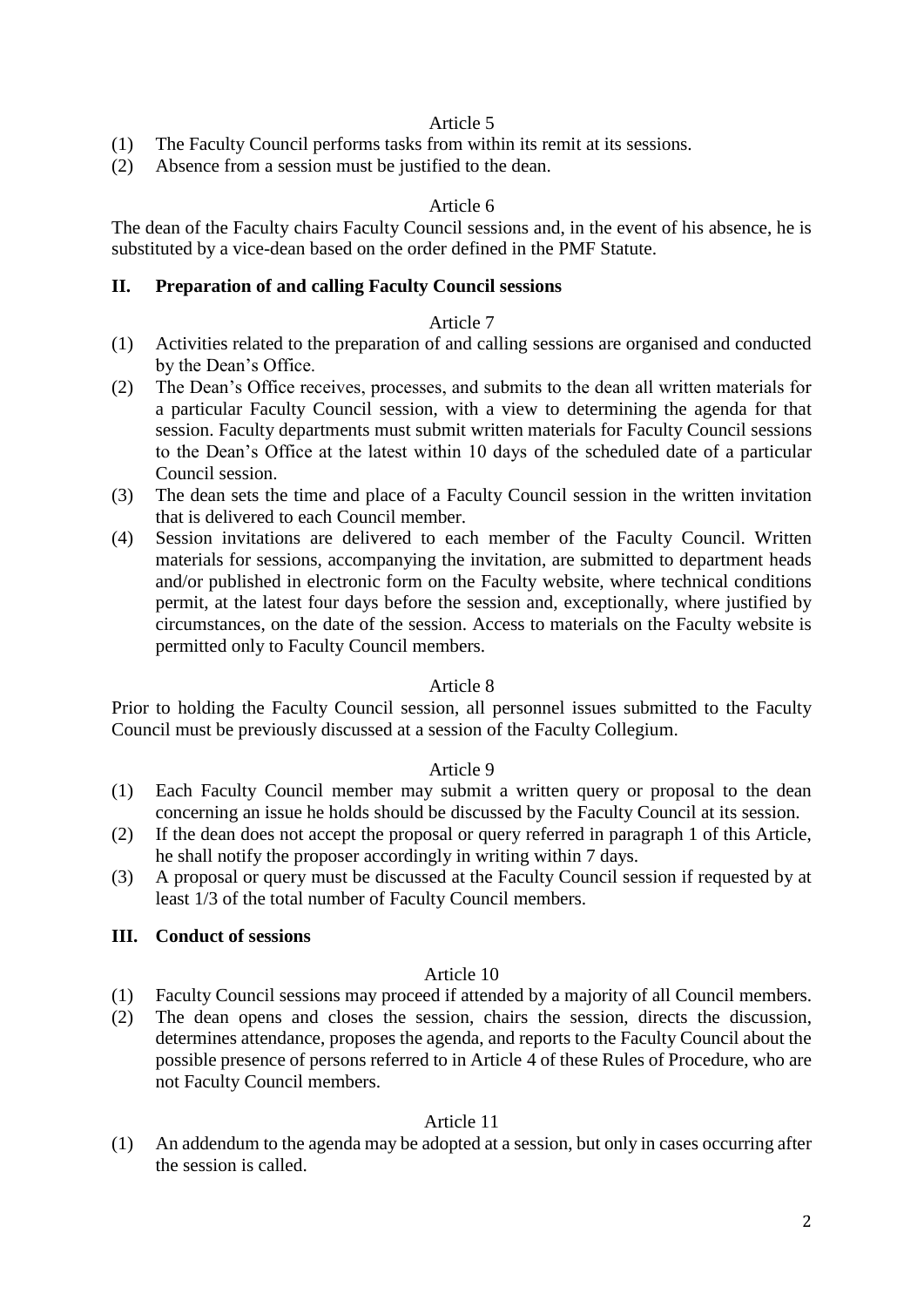- (2) Amendments to the agenda may also be acknowledged at a session whenever it is established that it is necessary to do so.
- (3) The member moving for an amendment to the agenda shall present and explain the content of the amendment to the agenda and, whenever necessary, pre-distribute materials to all Faculty Council members to allow for their participation in the discussion.
- (4) Voting concerning amendments to the agenda is held in an open ballot by a majority vote of present Faculty Council members.

## Article 12

- (1) The dean gives the first member the word in the order of items on the agenda circulated to Council members. The speaker presents the subject matter clearly and concisely and proposes the content of the decision or conclusion that should be adopted.
- (2) In procedures for appointment to grades (ranks), the speaker must be one of the members of the Expert Commission for issuing opinions on candidates in vacancy announcements. Exceptionally, if no member of the Expert Commission is a Faculty Council member, the speaker may be head of the relevant faculty department or member of the Council of the relevant department and who holds the same or higher scientific grade (rank) in relation to the one to which the candidate is appointed. Presentations concerning procedures for appointment to grades (ranks) must include all relevant data on the candidate and, at the time of presentation, speakers must take into account the relationship between the duration of their presentation and grade (rank) with respect to which the procedure is conducted.
- (3) If an agenda item pertains to the procedure for appointment to grades (ranks), which is conducted by the Faculty, and one of the speakers from the previous paragraph of this Article is not present, the Faculty Council may render a decision at the proposal of the dean, in an open ballot by a majority vote of all members present, that the discussion and decision-making with respect to that agenda item be postponed for the following session.

#### Article 13

- (1) Other than Faculty Council members, invited experts have the right to participate in the discussion in the order in which they request to speak.
- (2) Participants in a discussion shall adhere to the content of the agenda to be discussed.
- (3) Participation in a discussion concerning an agenda item for all participants in the discussion, other than the dean and the speaker, may generally last no more than 5 minutes, with a rebuttal in the duration of no more than 2 minutes.
- (4) The dean may call the speaker to order or withdraw their right to speak, if the speaker insults or disturbs the work of the session.

## Article 14

If, during a discussion concerning an agenda item, neither a decision nor discussion are possible, the dean may propose to Faculty Council members that the discussion and decisionmaking concerning that agenda item be postponed until the following Council session.

## Article 15

During the session, the dean may request an individual statement from each Faculty Council member concerning issues that are decided in an open ballot.

## Article 16

(1) When the dean finds that the content of a particular agenda item has been discussed sufficiently, the dean moves for the conclusion of discussion on that item, or for a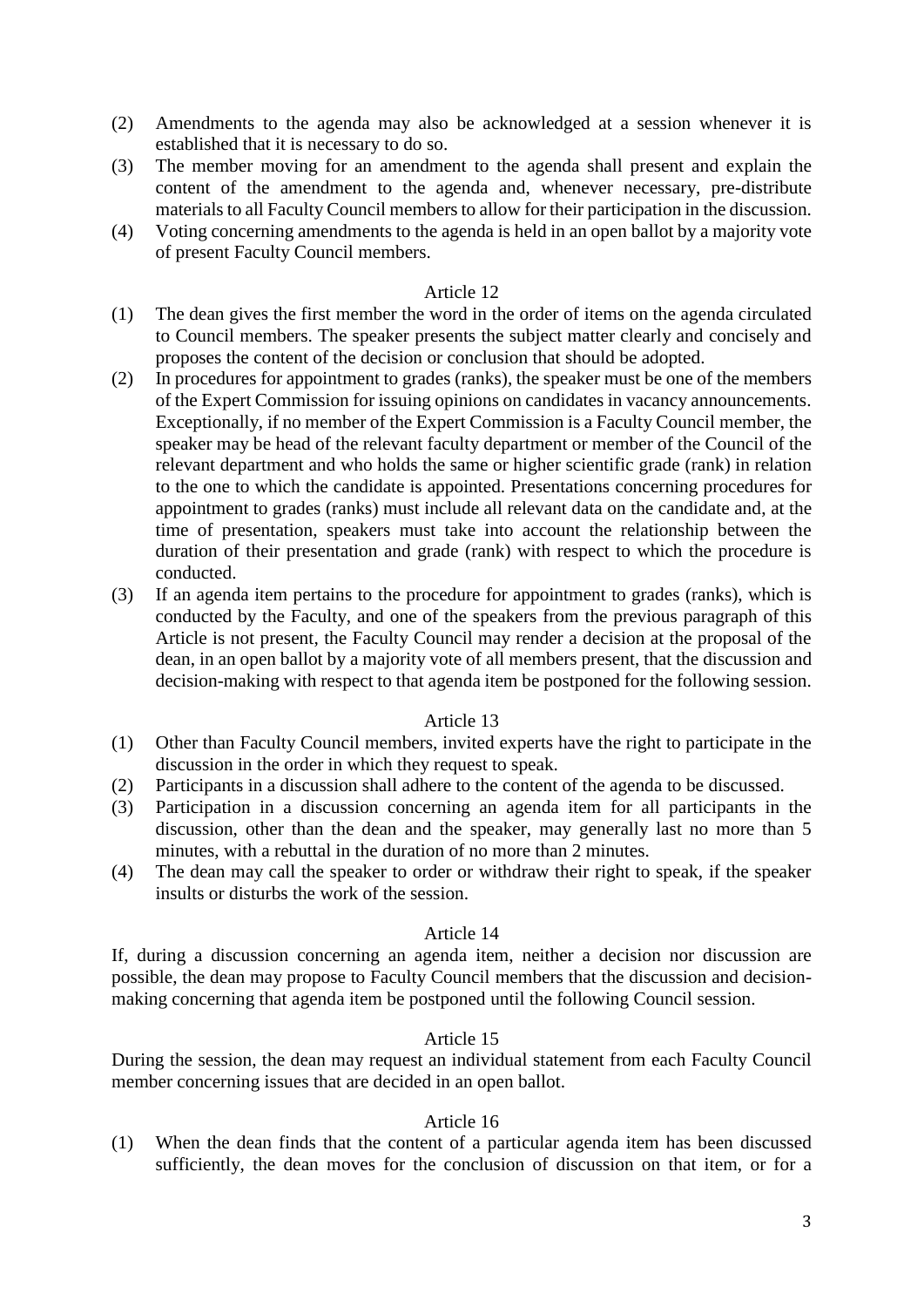decision to be rendered.

- (2) Each Faculty Council member may also exercise the right referred to in the previous paragraph.
- (3) Discussions are concluded by the dean and may not continue further.

## Article 17

- (1) On the basis of the discussion referred to in the previous Article of these Rules of Procedure, the dean formulates a proposal of the conclusion or decision, which is then subject to voting after conclusion of the discussion.
- (2) Proposals of conclusions or decisions from the previous paragraph of this Article are subject to voting only once.
- (3) Repeated voting at the same session is null and void.

## Article 18

- (1) The Faculty Council renders decisions in an open vote by a majority vote of Faculty Council members present, except in cases stipulated otherwise by law, University Statute, or the PMF Statute.
- (2) Other than in cases provided by law, University Statute, or PMF Statute, the Faculty Council may also render decisions in a secret ballot when the majority of Faculty Council members present accepts to do so at the proposal of the dean or any other Faculty Council member.
- (3) The secret ballot is performed on ballot slips, which include the subject matter of voting and the words "YES", "NO" or "ABSTAIN".

## Article 19

- (1) A decision of the Faculty Council is deemed adopted if the dean confirms and publishes the vote results concerning a particular agenda item.
- (2) After the dean establishes and publishes the vote results, the decision becomes valid and produces legal effect.
- (3) Decisions of the Faculty Council are signed by the dean and, in his absence, by the vicedean referred to in Article 6 of these Rules of Procedure if he chaired the session.

## **IV. Nullifying, quashing, and revising decisions**

## Article 20

The Faculty Council may nullify, quash, or revise its adopted decision if the decision is contrary to law or a general act of the Faculty, if it was adopted on the basis of incorrect data or when this would be in the interest of the Faculty.

## **V. Minutes of the Faculty Council sessions**

## Article 21

- (1) Minutes are taken of each session. Minutes are taken by the minutes-taker who is responsible for the orderly and truthful content of the minutes.
- (2) Minutes are signed by the dean, or by the vice-dean referred to in Article 6 of these Rules of Procedure if he chaired the session, and by the minutes-taker.
- (3) The signed minutes may not be corrected, changed, or supplemented.

# Article 22

- (1) The minutes must include:
	- − ordinal number of the session, counting from the commencement of the mandate of